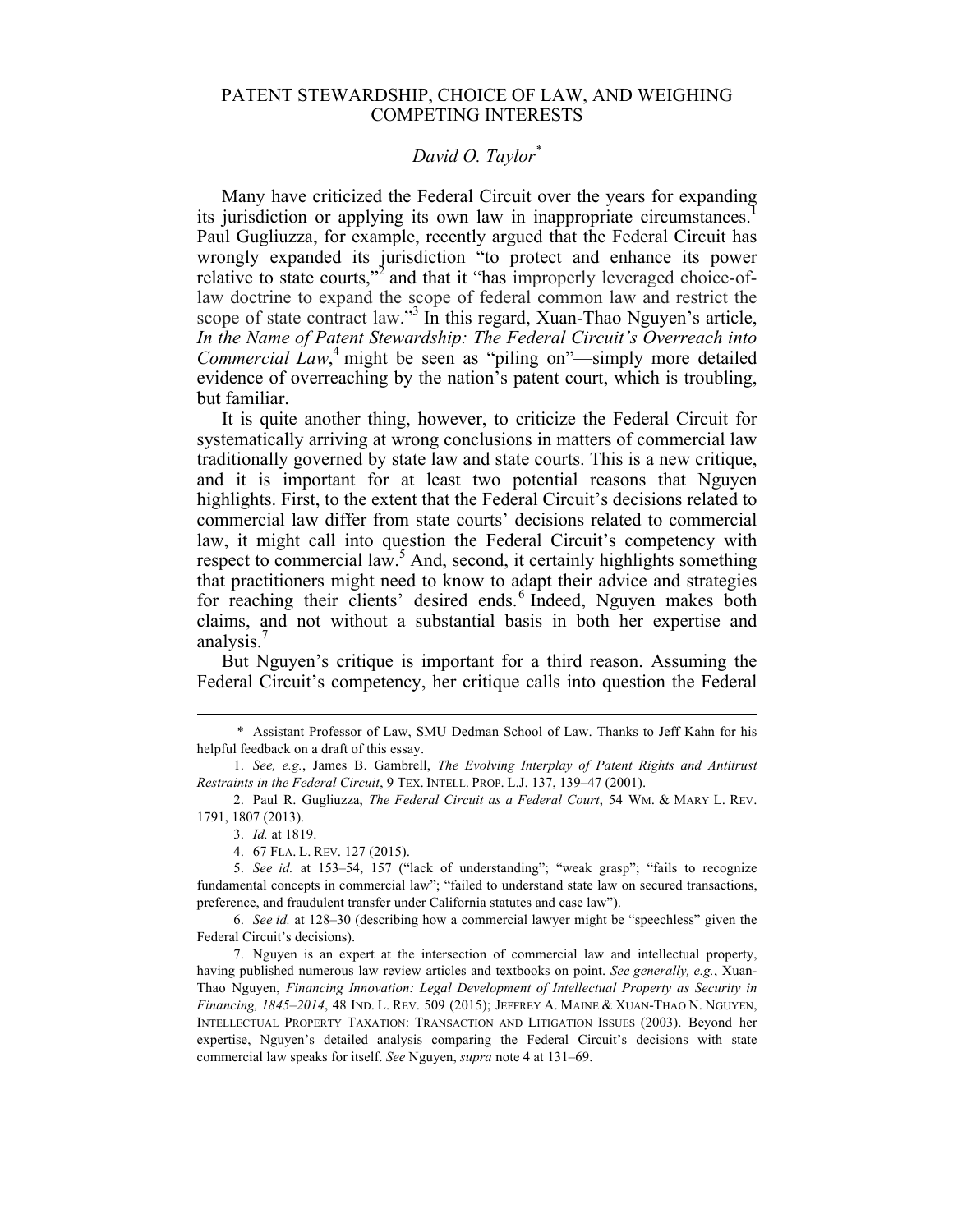Circuit's reasoning and motivation, not only for its repeated decisions to follow its own law rather than state commercial law, but also for its substantive conclusions. In other words, the preliminary question is: Why is the Federal Circuit choosing its own law rather than state commercial law? But the next question is perhaps more important: Why does the Federal Circuit's law result in different outcomes when compared to state commercial law? The Federal Circuit leaves these questions unanswered—even unaddressed. Nguyen's implicit accusation is that there is no good reason for the Federal Circuit to choose its own law, particularly when it leads to a different result.

With regard to the preliminary question, it is important to note that two of the three decisions she highlights resolved jurisdictional challenges on grounds of lack of constitutional standing by plaintiffs. <sup>8</sup> In these two cases the Federal Circuit was not merely deciding questions of commercial law. In the first case, for example, it was not just deciding a question of state contract law governing sales and purchases of assets. Nor was the Federal Circuit, in the second case, just deciding a question of state law governing liquidating trusts. No, in these two cases the court was addressing these issues as predicates to the ultimate question of constitutional standing; they were subsidiary issues. To be precise, in the first case the subsidiary issue was exactly when the plaintiff acquired legal title to the patent-insuit, where this issue needed to be addressed for purposes of a constitutional standing analysis. <sup>9</sup> And in the second case, the subsidiary issue was whether the plaintiff suffered injury in fact, where this issue likewise needed to be addressed to determine constitutional standing.<sup>10</sup>

Nguyen effectively characterizes these subsidiary issues as legal questions governed by state commercial law. That may be true. What is missing in these two cases is any analysis of whether state contract law or Federal Circuit constitutional standing law should apply in these circumstances to resolve these underlying issues. The Federal Circuit simply applied its precedent on the matter of constitutional standing. An actual analysis of choice of law would have to confront critical doctrines that state courts do not confront when they decide only the underlying questions of commercial law: supremacy, federalism, and uniformity. It is these doctrines that the Federal Circuit fails to engage. Which doctrine

 <sup>8.</sup> Abraxis Bioscience, Inc. v. Navinta LLC, 625 F.3d 1359, 1368 (Fed. Cir. 2010); (reversing the denial of a motion to dismiss for lack of constitutional standing); Morrow v. Microsoft Corp., 499 F.3d 1332, 1344 (Fed. Cir. 2007) ("Since GUCLT fails to meet constitutional standing requirements, it cannot be a party to this suit for patent infringement.").

<sup>9.</sup> Abraxis Bioscience, 625 F.3d at 1366–68 ("Even if the November 12, 2007 agreement is considered to be a *nunc pro tunc* assignment, for purposes of standing, Abraxis was required to have legal title to the patents on the day it filed the complaint and that requirement can not be met retroactively.").

<sup>10.</sup> Morrow, 499 F.3d at 1339 n.5 (noting the court would "only discuss injury in fact, which is dispositive of this case").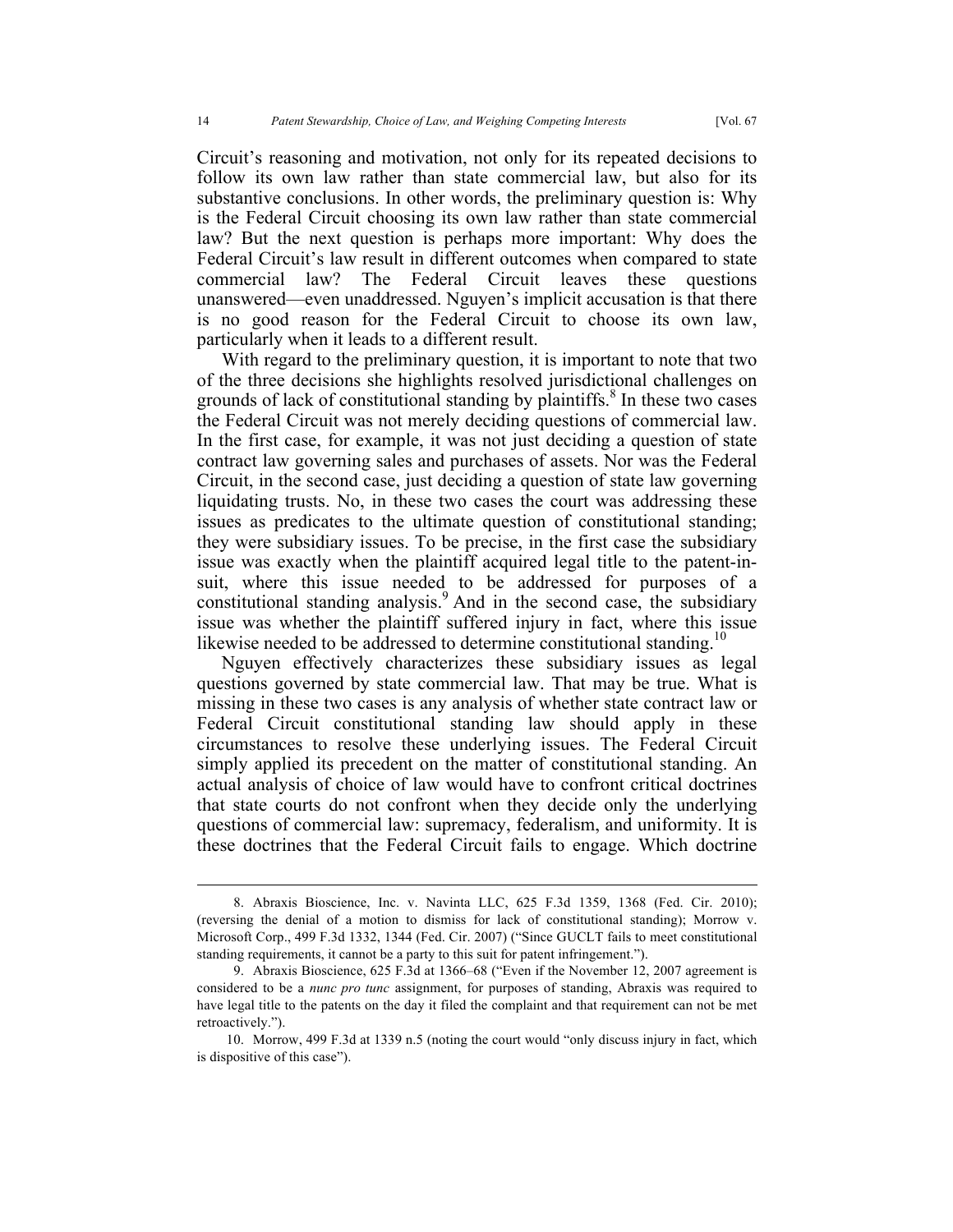should trump the other? Traditional notions of the supremacy of federal law might indicate that the Federal Circuit's standing law should prevail. Traditional notions of federalism might indicate that state commercial law should prevail. And uniformity is a doctrine that the Federal Circuit has repeatedly cited as a reason for it to apply its own law in patent cases.<sup>11</sup> For her part, Nguyen focuses on federalism, but she does not address competing concerns with supremacy and uniformity.<sup>12</sup> Confronting these doctrines would require consideration of whether constitutional standing in any particular case should turn on the applicable state commercial law, and whether this would create any (or too much) uncertainty. These doctrines might explain the Federal Circuit's decision to apply its own law.

With regard to the second question, what Nguyen has identified—other than potential incompetency, teaching moments for practicing attorneys, and a missing choice-of-law analysis—is a potential tension between the policies underlying the Federal Circuit's constitutional standing law and the policies underlying state commercial law. In short, what is particularly troubling is that the Federal Circuit has not explained why, when it applies its own law of constitutional standing, it reaches conclusions that do not appear to coincide with state commercial law and, moreover, why that is okay. It is apparent that Nguyen finds the policies underlying state commercial law—to "encourage corporate commercial transactions such as asset transfers" and to enable a bankruptcy trustee "to pursue causes of action for its beneficiaries, to oversee various litigation and tax matters, to prosecute avoidance actions, or to complete distributions to unsecured creditors"—to be particularly beneficial.<sup>13</sup> But she has not explicitly addressed competing concerns underlying constitutional standing, such as "ensuring that litigants are truly adverse and therefore likely to present the case effectively" and "ensuring that the people most directly concerned are able to litigate the questions at issue."<sup>14</sup>

In sum, Nguyen has made a substantial contribution to the analysis of the Federal Circuit's handling of matters related to state law. Further analysis of two issues, at least with respect to two of the three cases she highlights, however, would be helpful: (1) choice of law given the doctrines of supremacy and uniformity; and (2) whether the policies underlying constitutional standing trump the policies underlying

 <sup>11.</sup> *See, e.g.*, Madstad Eng'g, Inc. v. U.S. Patent & Trademark Office, 756 F.3d 1366, 1371 (Fed. Cir. 2014) (applying Federal Circuit, rather than regional circuit, law in part because "[t]he importance of the matters raised . . . to the continued uniform application of the patent laws is clear"). Both *Abraxis* and *Morrow* are patent cases. *See* Abraxis Bioscience, 625 F.3d at 1360 (describing claims of patent infringement); Morrow, 499 F.3d at 1334–35.

<sup>12.</sup> Nguyen, *supra* note 4 at 166–67.

<sup>13.</sup> *Id.* at 134, 158.

<sup>14.</sup> William A. Fletcher, *The Structure of Standing*, 98 YALE L.J. 221, 222 (1988).